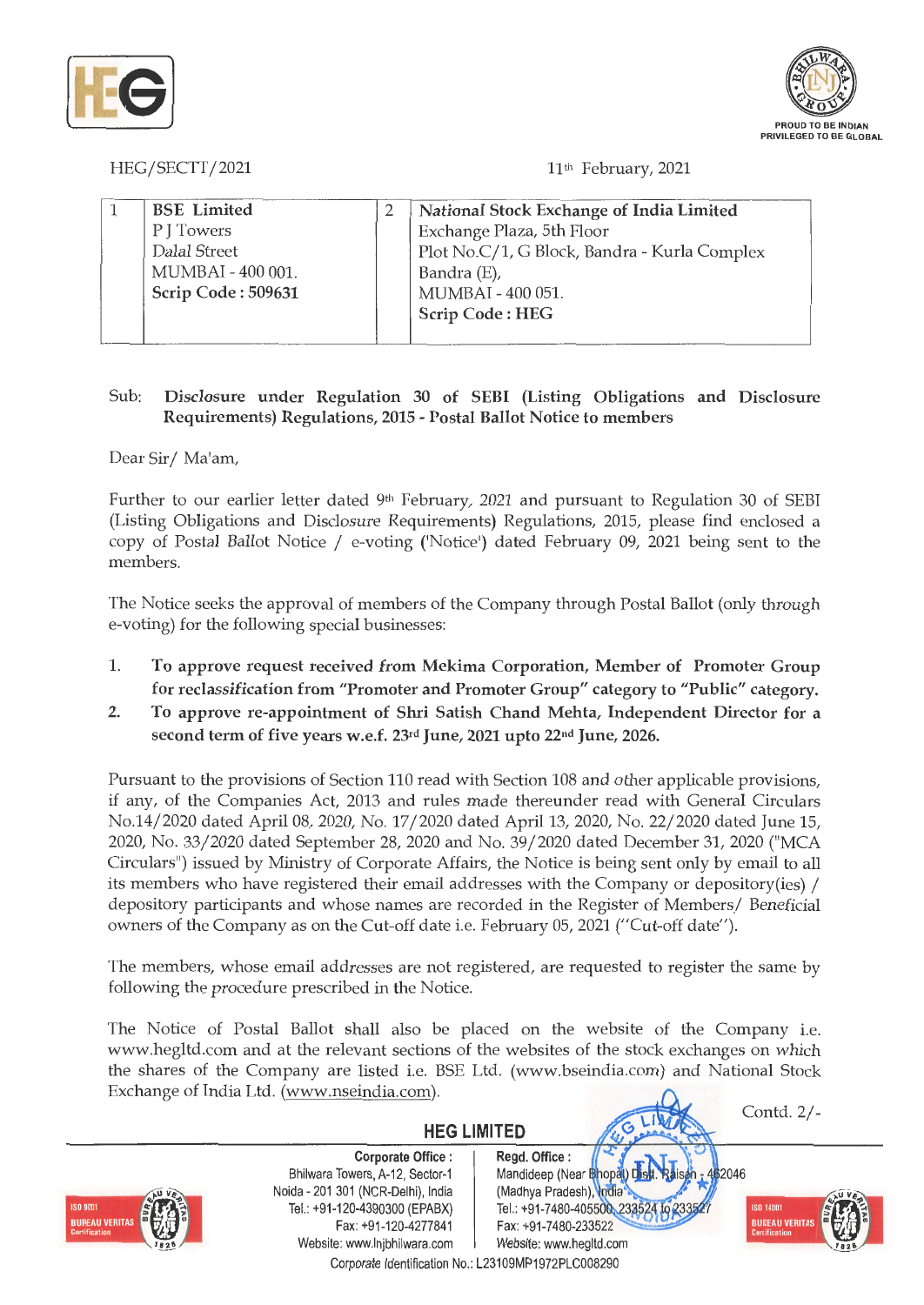



:2

The Company has engaged the services of Central Depository Services (India) Limited ("CDSL") to provide e-voting facility to its members. The e-voting period begins on **Saturday,**  February 13, 2021 at 9.00 A.M. and ends on Sunday, March 14, 2021 at 5.00 P.M. The e-voting facility shall be disabled by CDSL thereafter. The voting rights of the members shall be in proportion to their share in the paid up equity share capital of the Company as on the Cut-off date.

The results of the Postal Ballot will be announced on or before **Tuesday, March 16, 2021 at 17:00**  hours (IST) by posting the same on the website of the Company (www. hegltd.com), website of CDSL (www.evotingindia.com) and by filing with BSE Ltd and National Stock Exchange of India Ltd where shares of the Company are listed. It shall also be displayed on the Notice Board at the Registered Office & Corporate Office of the Company.

Please take the above information on record.

Thanking you,

Yours faithfully, For **HEG Limited** 

**Chaudhary Company Secretary** A-13263 **heg.investor@lnjbhilwara.com** 

Encl: As above

**HEG LIMITED** 

**Corporate Office** :



Bhilwara Towers, A-12, Sector-1 Noida - 201 301 (NCR-Delhi), India Tel.: +91-120-4390300 (EPABX) Fax: +91-120-4277841 Website: www.lnjbhilwara.com | Website: www.hegitd.com

**Regd. Office** : Mandideep (Near Bhopal) Distt. Raisen - 462046 (Madhya Pradesh), India Tel.: +91-7480-405500, 233524 to 233527 Fax: +91 -7480-233522



Corporate Identification No.: L23109MP1972PLC008290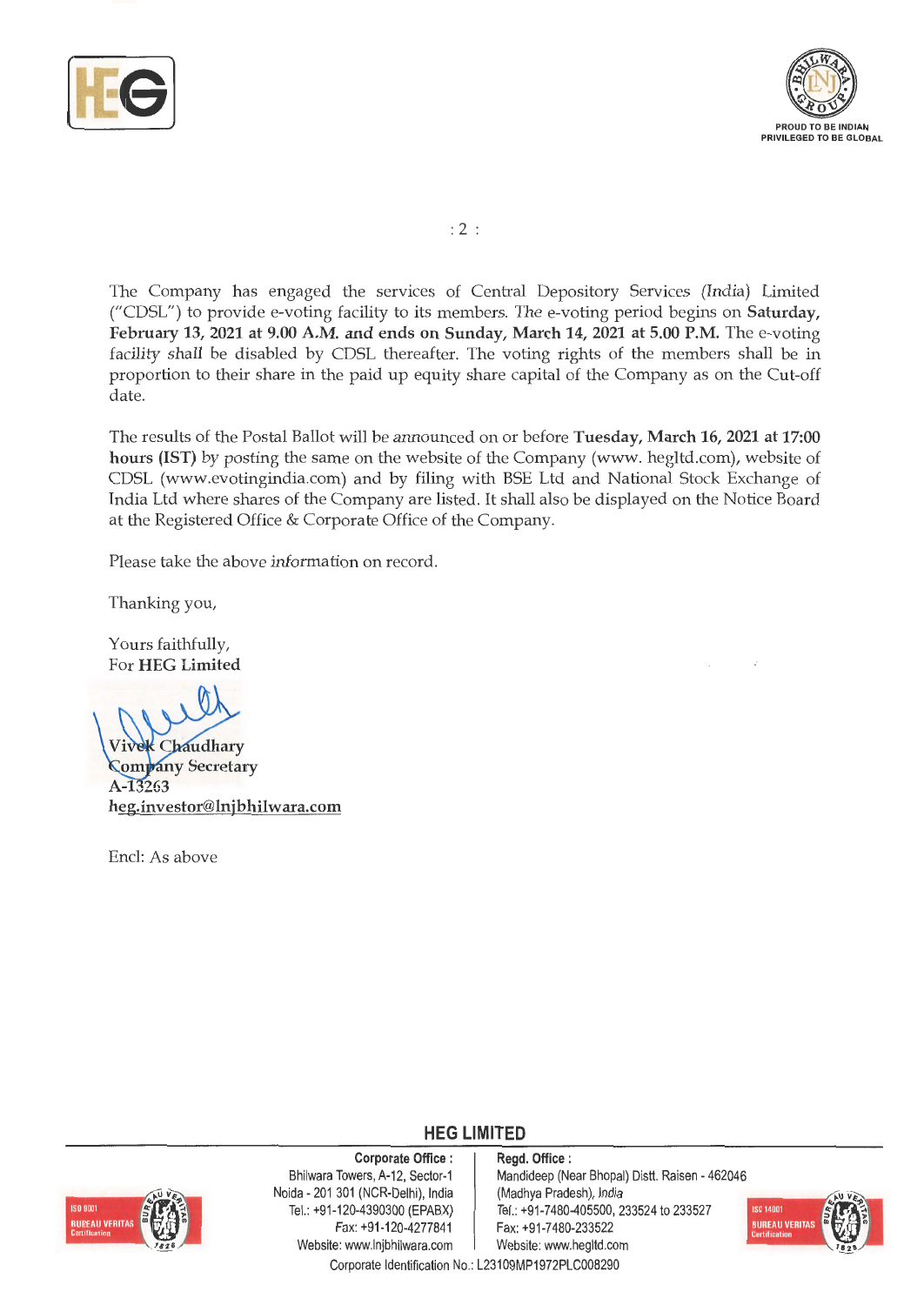

# **HEG Limited**

**CIN: L23109MP1972PLC008290** 



**Registered Office:** Mandideep (Near Bhopal), Distt. Raisen - 462 046, (M.P.), Phone: 07480-233524, 233525, Fax: 07480-233522 **Corporate Office:** Bhilwara Towers, A-12, Sector – 1, Noida – 201 301 (U.P.), Phone: 0120- 4390300 (EPABX), Fax: 0120-4277841 E-mail: heg.investor@lnjbhilwara.com; Website: www.hegltd.com

# **POSTAL BALLOT NOTICE**

[Pursuant to provisions of Section 110 of the Companies Act, 2013 read with Section 108, Rule 20 and 22 of the Companies (Management and Administration) Rules, 2014 and Circulars issued by Ministry of Corporate Affairs, Government of India]

# Dear Member(s),

NOTICE is hereby given pursuant to the provisions of Section 110 read with Section 108 and other applicable provisions, if any, of the Companies Act, 2013 ("the Act") read with Rule 20 and Rule 22 of the Companies (Management and Administration) Rules, 2014 ("the Rules") also read with General Circulars No. 14/2020 dated April 8, 2020, No. 17/2020 dated April 13, 2020, No. 22/2020 dated June 15, 2020, No. 33/2020 dated September 28, 2020 and No. 39/2020 dated December 31, 2020 issued by Ministry of Corporate Affairs ("MCA Circulars"), Regulation 44 of the Securities and Exchange Board of India (Listing Obligations and Disclosure Requirements) Regulations, 2015 ("SEBI Listing Regulations") including any statutory modification or re-enactment thereof for the time being in force, Secretarial Standard -2 issued by the Institute of Company Secretaries of India and any other applicable laws and regulations to transact the below mentioned special businesses by the Members of HEG Limited ("the Company") through Postal Ballot by remote e-voting process (e-voting) only ("Postal Ballot").

An explanatory statement pursuant to Sections 102 and 110 of the Act and other applicable provisions, if any, of the Act pertaining to the proposed resolutions setting out the material facts and reasons thereof, is appended to this Notice for your consideration.

In view of the current extraordinary circumstances due to COVID-19 pandemic requiring social distancing, Ministry of Corporate Affairs, Government of India (the "MCA") through its abovesaid circulars has advised the companies to take all decisions requiring members' approval, other than items of ordinary business or business where any person has a right to be heard through the mechanism of postal ballot / e-voting in accordance with the provisions of the Act and Rules made thereunder without holding a general meeting that requires physical presence of members at a common venue. MCA has clarified that for companies that are required to provide e-voting facility under the Act while they are transacting any business(es) only by postal ballot up to June 30, 2021, the requirements provided in Rule 20 of the Rules as well as the framework provided in the MCA Circulars will be applicable mutatis mutandis. Further, the Company will send Postal Ballot Notice by email to all its members who have registered their email addresses with the Company or Depositories / Depository Participants and the communication of assent / dissent of the members will only take place through the remote e-voting system. This Postal Ballot is accordingly being initiated in compliance with the MCA Circulars.

Hence, in compliance with the requirements of the MCA Circulars, hard copy of Postal Ballot Notice along with Postal Ballot Form and pre-paid business reply envelope will not be sent to the Members for this Postal Ballot.

For voting through electronic means as per the facilities arranged by the Company through, Central Depository Services (India) Limited ("CDSL"), members are requested to read the instructions as mentioned in the Notes.

Pursuant to Rule 22(5) of the Rules, the Board of Directors of the Company have appointed Mr. Viney Kumar Jain, a Practicing Company Secretary (Certificate of Practice No. 4614 & Membership No. FCS 5376), Proprietor of JAIN VINEY & ASSOCIATES, Company Secretaries, as the Scrutinizer to conduct the Postal Ballot only through remote e-voting process in a fair and transparent manner.

The Scrutinizer shall submit his report to the Chairman or any person authorized by him after completion of the Scrutiny of the Postal Ballot e-voting. The results of Postal Ballot will be announced **on or before Tuesday, March 16, 2021 at 17:00 hours IST (Indian Standard Time).** 

The resolutions, if passed by the requisite majority shall be deemed to have been passed as if the same have been passed at a general meeting of the members convened in that behalf. The proposed resolutions, if approved by the requisite majority of members by means of Postal Ballot (i.e. remote e-voting), shall be deemed to have been passed on the last date specified by the Company for remote e-voting, i.e. **Sunday, March 14, 2021.**

# **SPECIAL BUSINESSES:**

# **ITEM NO.1**

**To approve request received from Mekima Corporation, Member of Promoter Group for reclassification from "Promoter and Promoter Group" category to "Public" category.**

To consider and, if thought fit, to pass, the following resolution as an **Ordinary Resolution.**

"**RESOLVED THAT** pursuant to Regulation 31A of the Securities and Exchange Board of India (Listing Obligations and Disclosure Requirements) Regulations, 2015 and pursuant to other laws and regulations, as may be applicable from time to time (including any statutory modifications or reenactments thereof for the time being in force) and subject to the approval from the Stock Exchanges where shares of the Company are listed i.e. BSE Limited & National Stock Exchange of India Limited, the approval of the members of the Company be and is hereby accorded to reclassify Mekima Corporation (applicant), Member of Promoter Group holding 17,32,389 equity shares of the Company constituting 4.49% of the paid-up share capital of the Company, from the "Promoter and Promoter Group" Category to the "Public" Category in the shareholding pattern of the Company, records and / or disclosures.

**RESOLVED FURTHER THAT** the above applicant confirmed that all the conditions specified in sub-clause (i) to (vii) of clause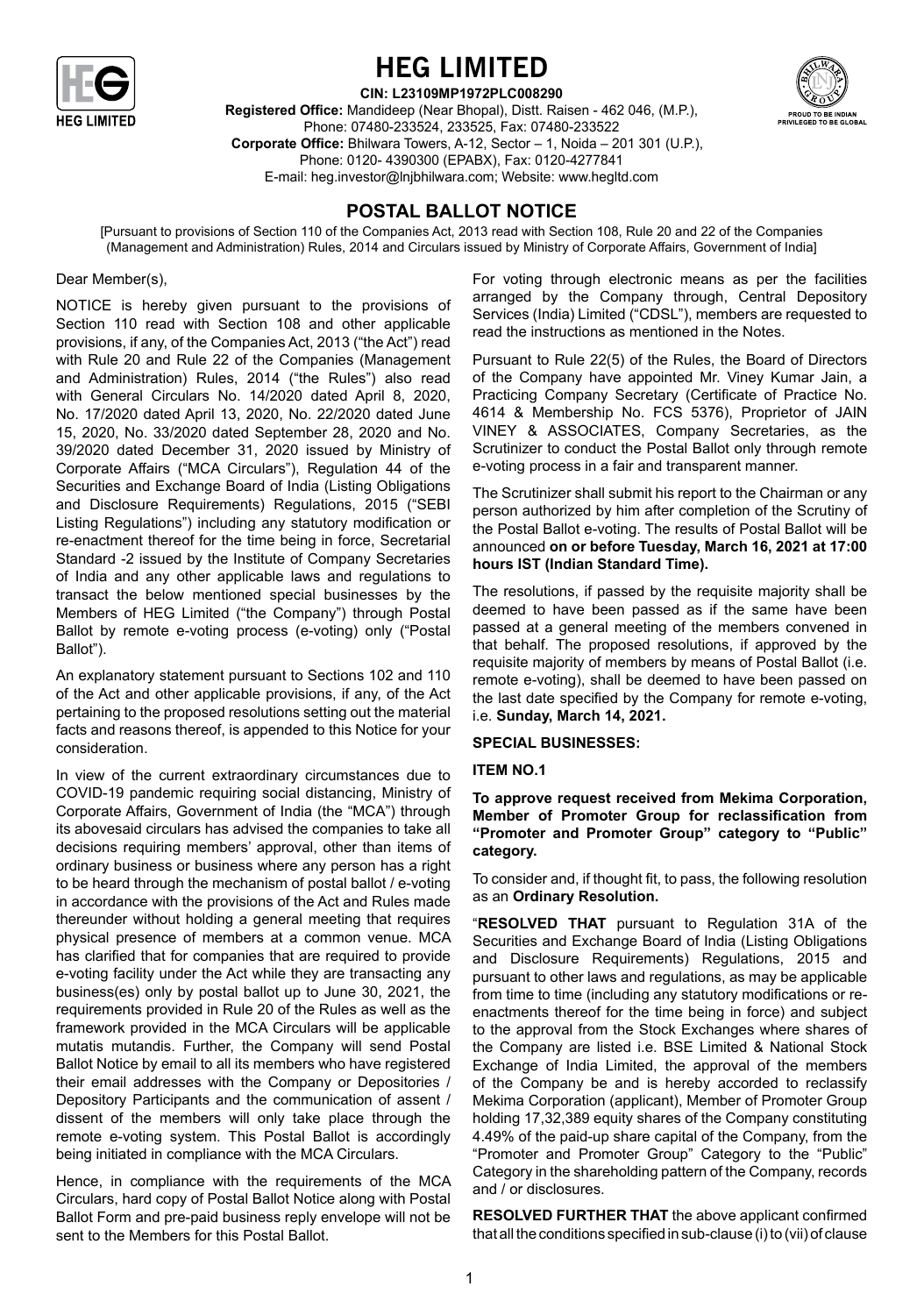(b) of sub-regulation (3) of Regulation 31A of SEBI (Listing Obligations and Disclosure Requirements) Regulations, 2015 have been complied with and also confirmed that at all times from the date of such reclassification, shall continue to comply with conditions mentioned in Regulation 31A of SEBI (Listing Obligations and Disclosure Requirements) Regulations, 2015.

**RESOLVED FURTHER THAT** on approval of the Stock Exchange(s) upon application for reclassification of the aforementioned applicant, the Company shall effect such reclassification in the Statement of Shareholding pattern from immediate succeeding quarter under Regulation 31 of SEBI (Listing Obligations and Disclosure Requirements) Regulations, 2015.

**RESOLVED FURTHER THAT the** Board of Directors (which may include sub-delegation of all or any of the powers herein conferred to any committee of directors or director(s) or any other officer or officers of the Company) of the Company be and are hereby authorized, to perform and execute all such acts, deeds, matters and things including but not limited to making intimation/filings to stock exchange(s), seeking approvals from the SEBI (if required) and the Stock Exchanges where shares of the Company are listed and to execute all other documents required to be filed in the above connection and to settle all such questions, difficulties or doubts whatsoever which may arise and take all such steps and decisions in this regard to give full effect to the aforesaid resolution without requiring the Board to secure any further consent or approval of the members of the Company."

# **ITEM NO.2**

**To approve re-appointment of Shri Satish Chand Mehta (DIN: 02460558), Independent Director for a second term of five years w.e.f. 23rd June, 2021.**

To consider and, if thought fit, to pass, the following resolution as a **Special Resolution.**

"**RESOLVED THAT** pursuant to the provisions of Sections 149 and 152 read with Schedule IV and other applicable provisions, if any, of the Companies Act, 2013 ("the Act") and the rules made thereunder, as amended from time to time and the applicable provisions of the SEBI (Listing Obligations and Disclosure Requirements) Regulations, 2015 (including any statutory modification(s) or re-enactment(s) thereof, for the time being in force) and pursuant to the recommendation of the Nomination & Remuneration Committee and the Board of Directors of the Company, the approval of the Members of the Company be and is hereby accorded for re-appointment of Shri Satish Chand Mehta (DIN: 02460558), whose current period of office, as an Independent Director is expiring on 22<sup>nd</sup> June, 2021 and who has submitted a declaration confirming the criteria of Independence under Section 149(6) of the Companies Act, 2013 read with Regulation 16 of the SEBI (Listing Obligations and Disclosure Requirements) Regulations 2015, as amended from time to time and in respect of whom the Company has received a notice in writing from a Member proposing his candidature for the office of Director pursuant to Section 160 of the Companies Act, 2013 as an Independent Director of the Company whose term shall not be subject to retirement by rotation and to hold office for a second term of 5 (five) consecutive years with effect from 23<sup>rd</sup> June, 2021 up to 22<sup>nd</sup> June, 2026.

**RESOLVED FURTHER THAT** the Board of Directors of the Company be and are hereby authorized to do all acts and take all such steps as may be necessary, proper or expedient to give effect to this resolution."

Vivek Chaudhary

Date: 9th February, 2021 Company Secretary Place: Noida ACS 13263

# **Registered Office**

Mandideep (Near Bhopal) Distt.Raisen - 462046, (M.P.) CIN: L23109MP1972PLC008290 E-mail: heg.investor@lnjbhilwara.com Website: www.hegltd.com Phone: 07480-233524, 233525, Fax: 07480-233522

#### **Notes:**

- 1. The explanatory statement pursuant to Sections 102 and 110 of the Companies Act, 2013 ("the Act") read together with the Rule 22 of the Companies (Management and Administration) Rules, 2014 stating all material facts and the reasons for the proposal is annexed herewith. The Postal Ballot Notice is also placed on the website of the Company i.e. www.hegltd.com and at the relevant sections of the websites of the stock exchanges on which the shares of the Company are listed i.e. BSE Ltd. (www.bseindia.com) and National Stock Exchange of India Ltd. (www.nseindia.com).
- 2. The Postal Ballot Notice is being sent to all the Members, by e-mail, whose names appear in the Register of Members/ List of Beneficial Owners as received from the National Securities Depository Limited ("NSDL") and Central Depository Services (India) Limited ("CDSL") as on **Friday, February 5, 2021** (**the "Cut-off date"**) and who have registered their email addresses with the Company's Share Transfer Agent i.e. MCS Share Transfer Agent Ltd. or Depository through the respective Depository Participants. Any member who has not received the Postal Ballot Notice may write an e-mail to the Company at heg.investor@lnjbhilwara. com or download from the website of the Company i.e. www.hegltd.com and also from the websites of the stock exchanges on which the shares of the Company are listed i.e. BSE Ltd. (www.bseindia.com) and National Stock Exchange of India Ltd. (www.nseindia.com).
- 3. In compliance with Sections 108 and 110 of the Act and the rules made there under, the MCA Circulars and Regulation 44 of the SEBI (Listing Obligations and Disclosure Requirements) Regulations, 2015, the Company has provided the facility to the shareholders to exercise their votes electronically and vote on the resolutions through remote e-voting service facility arranged by CDSL. The instructions for remote e-voting are provided as part of this Postal Ballot Notice.
- 4. To support the "Green Initiative" Members who have not registered their e-mail addresses so far are requested to register their e-mail address with the Company's RTA or the Depository Participants, in respect of shares held in physical/ electronic mode respectively.
- 5. Voting rights will be reckoned on the paid-up value of shares registered in the name of the Members on **Friday, the February 5, 2021 (the Cut-off date)**. Only those Members whose names are recorded in the Register of Members of the Company or in the Register of Beneficial Owners maintained by the Depositories as on the Cutoff date will be entitled to cast their votes by e-voting. A member who is not holding shares of the Company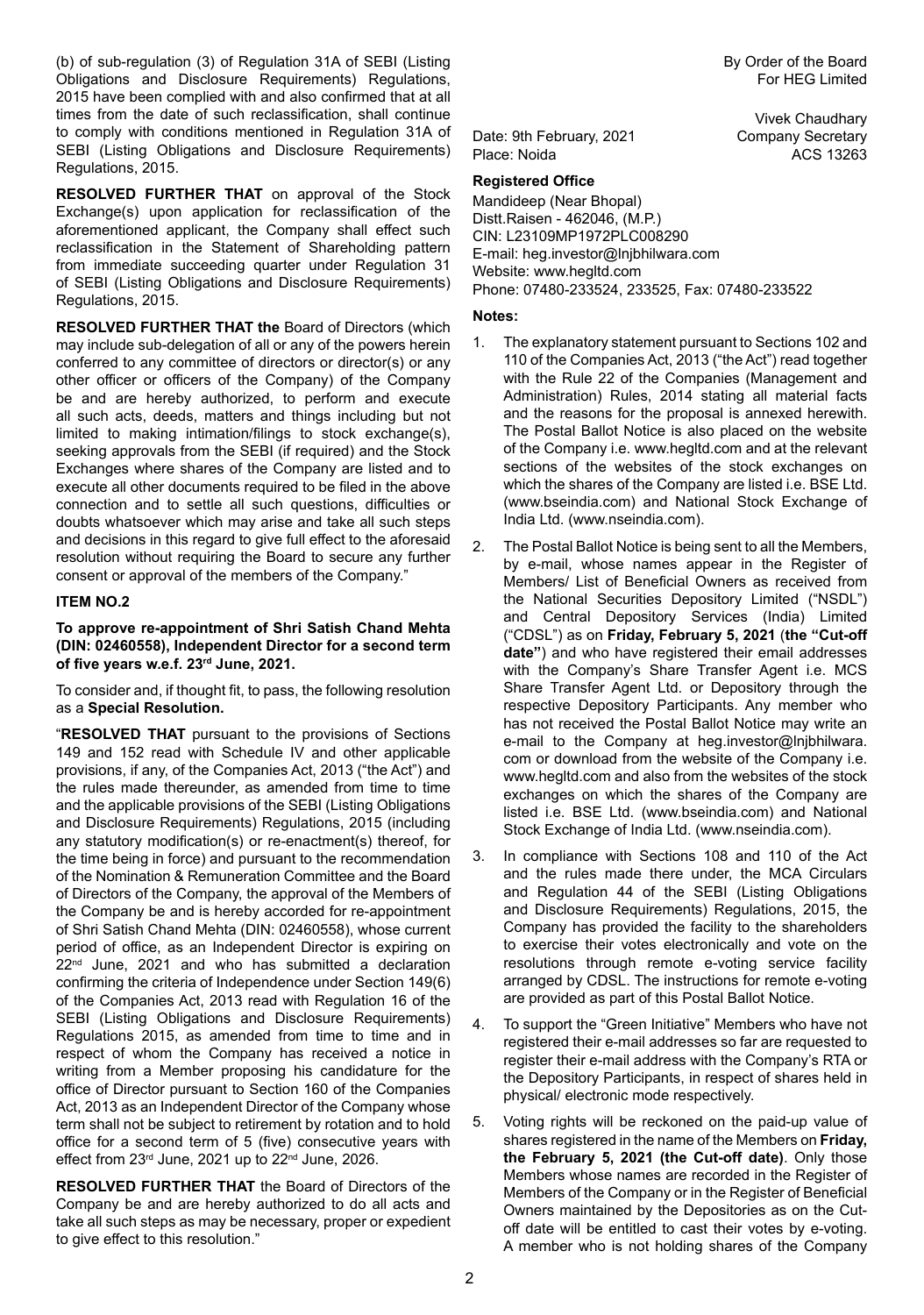as on Cut-off date shall treat this notice for information purpose only.

6. Members who do not have registered their E-mail ID are required to register their email addresses, in respect of electronic holding with their concerned Depository Participants and in respect of physical holding, with the Company's Share Transfer Agent i.e. MCS Share Transfer Agent Ltd., F-65, 1st Floor, Okhla Industrial Area, Phase - I, New Delhi, India. PIN-110 020 Tel.: 011- 41406149-52 Fax No.: 011- 41709881 E-mail: helpdeskdelhi@mcsregistrars.com by following due procedure, which is as under:

| In case,                          | Send a duly signed request letter to the RTA                                                                     |  |
|-----------------------------------|------------------------------------------------------------------------------------------------------------------|--|
| <b>Physical</b><br><b>Holding</b> | of the Company i.e. MCS Share Transfer<br>Agent Limited (Unit: HEG Limited),                                     |  |
|                                   | F-65, First Floor, Okhla Industrial Area,                                                                        |  |
|                                   | Phase-I, New Delhi-110020, Phone no.                                                                             |  |
|                                   | 011-41406149 or scanned copy on e-mail                                                                           |  |
|                                   | helpdeskdelhi@mcsregistrars.<br>at                                                                               |  |
|                                   | com and provide the following details/                                                                           |  |
|                                   | documents for registering email address:                                                                         |  |
|                                   | a) Folio No.,                                                                                                    |  |
|                                   | b) Name of shareholder,                                                                                          |  |
|                                   | c) Email ID,                                                                                                     |  |
|                                   | d) Copy of PAN card (self attested),                                                                             |  |
|                                   | e) Copy of Aadhar (self attested),                                                                               |  |
|                                   | f) Copy of share certificate (front and<br>back).                                                                |  |
|                                   | Following additional details/documents<br>need to be provided in case of updating<br><b>Bank Account detail:</b> |  |
|                                   | a) Name and Branch of the Bank in which<br>you wish to receive the dividend,                                     |  |
|                                   | b) the Bank Account type,                                                                                        |  |
|                                   | c) Bank Account Number,                                                                                          |  |
|                                   | d) MICR Code Number, and                                                                                         |  |
|                                   | e) IFSC Code,                                                                                                    |  |
|                                   | f) Copy of the cancelled cheque bearing                                                                          |  |
|                                   | the name of the first shareholder.                                                                               |  |
| In case,                          | Please<br>contact<br>Depository<br>your                                                                          |  |
| <b>Demat</b>                      | Participant (DP) and register your email                                                                         |  |
| <b>Holding</b>                    | address and bank account details in                                                                              |  |
|                                   | your demat account, as per the process                                                                           |  |
|                                   | advised by your DP.                                                                                              |  |

- 7. Resolutions passed by the shareholders through Postal Ballot are deemed to have been passed as if they have been passed at a General Meeting of the shareholders.
- 8. Members desiring to exercise their vote by using e-voting facility are requested to carefully read and follow the instructions as mentioned **at point no. 10 in the Notes**. References to Postal Ballot(s) in this notice include votes received through remote e-voting only. A Member cannot exercise his vote by proxy on Postal Ballot.
- 9. Contact details of the person responsible to address the queries/grievances connected with the voting by Postal Ballot including voting by electronic means are as under:
	- i) Shri Vivek Chaudhary, Company Secretary, HEG Limited, Bhilwara Towers, A-12, Sector-1, Noida-201301, Tel: (0120) 4390300; Email: heg. investor@lnjbhilwara.com;
- ii) Mr. Rakesh Dalvi, Manager, (CDSL) Central Depository Services (India) Limited, A Wing, 25th Floor, Marathon Futurex, Mafatlal Mill Compounds, N M Joshi Marg, Lower Parel (East), Mumbai - 400013 or send an email to helpdesk.evoting@ cdslindia.com or call on 022-23058542/43.
- 10. The instructions for shareholders for remote e-voting are as under:
	- (i) The e-voting period begins on **Saturday, February 13, 2021 at 9.00 A.M. (IST) and ends on Sunday, March 14, 2021 at 5.00 P.M. (IST) (both days inclusive).** During this period shareholders of the Company, holding shares either in physical form or in dematerialized form, as on the cut-off date may cast their vote electronically. The said e-voting shall not be allowed beyond the said date and time. The e-voting module shall be disabled by CDSL for voting thereafter.
	- (ii) The shareholders should log on to the e-voting website www.evotingindia.com.
	- (iii) Click on "Shareholders" module.
	- (iv) Now enter your User ID
		- a. For CDSL: 16 digits beneficiary ID,
		- b. For NSDL: 8 Character DP ID followed by 8 Digits Client ID,
		- c. Shareholders holding shares in Physical Form should enter Folio Number registered with the Company.

OR

Alternatively, if you are registered for CDSL's EASI/EASIEST e-services, you can log-in at https://www.cdslindia.com from Login - Myeasi using your login credentials. Once you successfully log-in to CDSL's EASI/EASIEST e-services, click on e-Voting option and proceed directly to cast your vote electronically.

- (v) Next enter the Image Verification as displayed and Click on Login.
- (vi) If you are holding shares in demat form and had logged on to www.evotingindia.com and voted on an earlier e-voting of any company, then your existing password is to be used.
- (vii) If you are a first time user follow the steps given below:

For Shareholders holding shares in Demat Form and Physical Form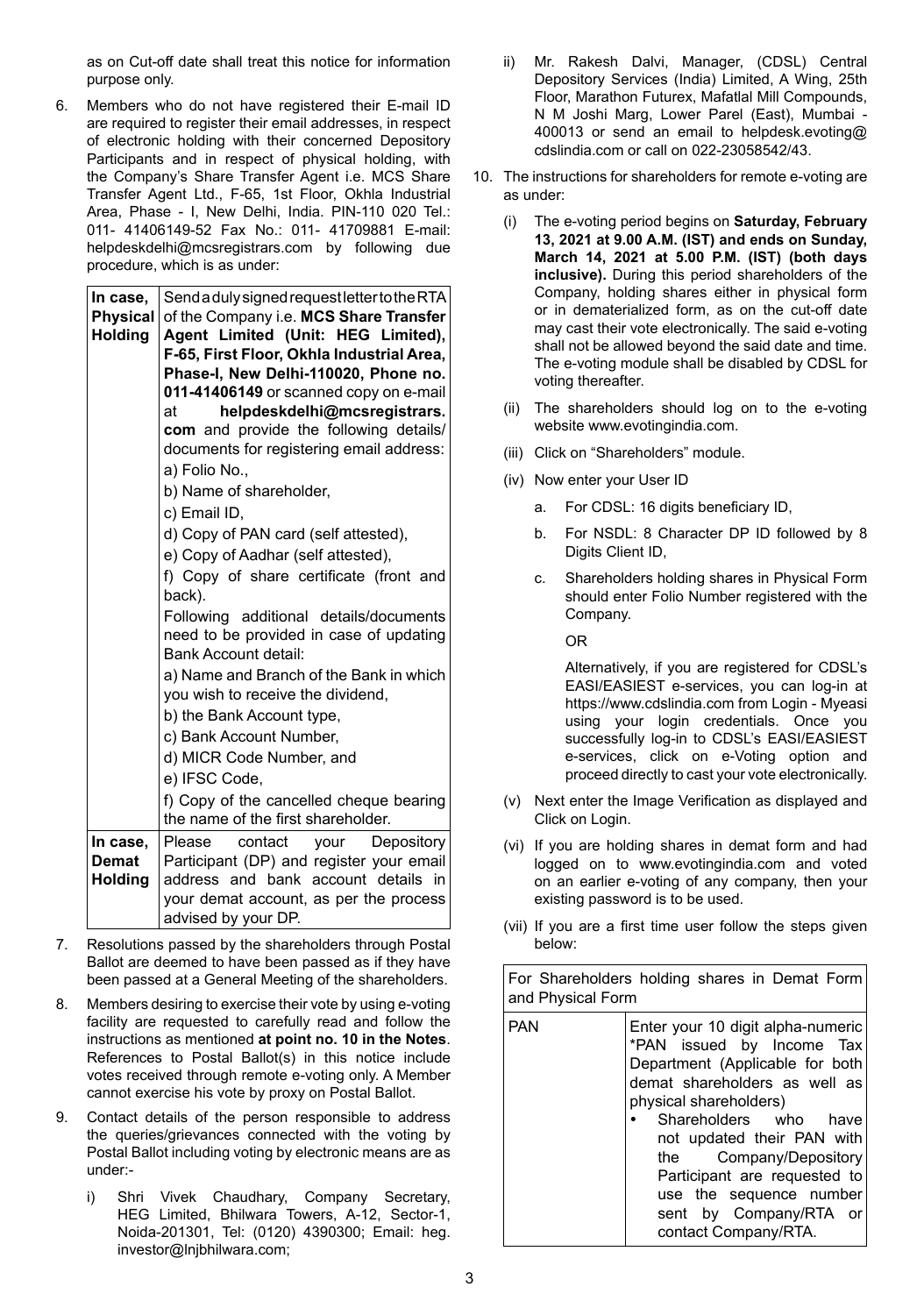| Details<br>(DOB) | Dividend Bank Enter the Dividend Bank Details<br>or Date of Birth (in dd/mm/yyyy<br>OR Date of Birth   format) as recorded in your demat<br>account or in the company records<br>in order to login.<br>If both the details are not<br>recorded with the depository<br>or company please enter the<br>member id / folio number in<br>the Dividend Bank details field |
|------------------|---------------------------------------------------------------------------------------------------------------------------------------------------------------------------------------------------------------------------------------------------------------------------------------------------------------------------------------------------------------------|
|                  | as mentioned in instruction<br>(iv)                                                                                                                                                                                                                                                                                                                                 |
|                  |                                                                                                                                                                                                                                                                                                                                                                     |

- (viii) After entering these details appropriately, click on "SUBMIT" tab.
- (ix) Shareholders holding shares in physical form will then directly reach the Company selection screen. However, shareholders holding shares in demat form will now reach 'Password Creation' menu wherein they are required to mandatorily enter their login password in the new password field. Kindly note that this password is to be also used by the demat holders for voting for resolutions of any other company on which they are eligible to vote, provided that company opts for e-voting through CDSL platform. It is strongly recommended not to share your password with any other person and take utmost care to keep your password confidential.
- (x) For shareholders holding shares in physical form, the details can be used only for e-voting on the resolution contained in this Notice.
- (xi) Click on the EVSN of HEG LIMITED which is 210209002.
- (xii) On the voting page, you will see "RESOLUTION DESCRIPTION" and against the same the option "YES/NO" for voting. Select the option YES or NO as desired. The option YES implies that you assent to the Resolution and option NO implies that you dissent to the Resolution.
- (xiii) Click on the "RESOLUTIONS FILE LINK" if you wish to view the entire Resolution details.
- (xiv) After selecting the resolution you have decided to vote on, click on "SUBMIT". A confirmation box will be displayed. If you wish to confirm your vote, click on "OK", else to change your vote, click on "CANCEL" and accordingly modify your vote.
- (xv) Once you "CONFIRM" your vote on the resolution, you will not be allowed to modify your vote.
- (xvi) You can also take a print of the votes cast by clicking on "Click here to print" option on the Voting page.
- (xvii) If a demat account holder has forgotten the login password then Enter the User ID and the image verification code and click on Forgot Password & enter the details as prompted by the system.
- (xviii) Members can also cast their vote using CDSL's mobile app m-Voting available for android based mobiles. The m-Voting app can be downloaded from Google Play Store. Apple and Windows phone users can download the app from the App Store and the Windows Phone Store respectively. Please follow the instructions as prompted by the mobile app while voting on your mobile.
- (xix) Note for Non Individual Shareholders and Custodians –Remote Voting
	- Non-Individual shareholders (i.e. other than Individuals, HUF, NRI etc.) and Custodians are required to log on to www.evotingindia.com and register themselves in the "Corporates" module.
	- A scanned copy of the Registration Form bearing the stamp and sign of the entity should be emailed to helpdesk.evoting@cdslindia.com.
	- After receiving the login details a Compliance User should be created using the admin login and password. The Compliance User would be able to link the account(s) for which they wish to vote on.
	- The list of accounts linked in the login should be mailed to helpdesk.evoting@cdslindia.com and on approval of the accounts they would be able to cast their vote.
	- A scanned copy of the Board Resolution and Power of Attorney (POA) which they have issued in favour of the Custodian, if any, should be uploaded in PDF format in the system for the scrutinizer to verify the same.

 Alternatively Non Individual shareholders are required to send the relevant Board Resolution/ Authority letter etc. together with attested specimen signature of the duly authorized signatory who are authorized to vote to the Company at the email address viz; heg. investor@lnjbhilwara.com (designated email address of the company), if they have voted from individual tab & not uploaded same in the CDSL e-voting system for the scrutinizer to verify the same.

If you have any queries or issues regarding e-Voting from the e-Voting System, you may refer the Frequently Asked Questions ("FAQs") and e-voting manual available at www.evotingindia.com, under help section or write an email to helpdesk. evoting@cdslindia.com or contact Mr. Nitin Kunder (022-23058738 ) or Mr. Mehboob Lakhani (022- 23058543) or Mr. Rakesh Dalvi (022-23058542).

- 11. Other Instructions
	- i) Once the vote on a resolution is cast by the Member, he/she shall not be allowed to change it subsequently or cast vote again.
	- ii) The Scrutinizer shall prepare Scrutinizer's Report on the total votes cast in favour or against, if any. The Scrutinizer will submit his report to the Chairman of the Company or any person authorized by him, after completion of scrutiny of votes received through E-voting.
	- iii) The results shall be declared **on or before Tuesday, March 16, 2021 at 17:00 hours (IST)** by posting the same on the website of the Company (www. hegltd.com), website of CDSL (www.evotingindia.com.) and by filing with BSE Ltd. (www.bseindia.com) and National Stock Exchange of India Ltd. (www.nseindia.com) where shares of the Company are listed. It shall also be displayed on the Notice Board at the Registered Office & Corporate Office of the Company.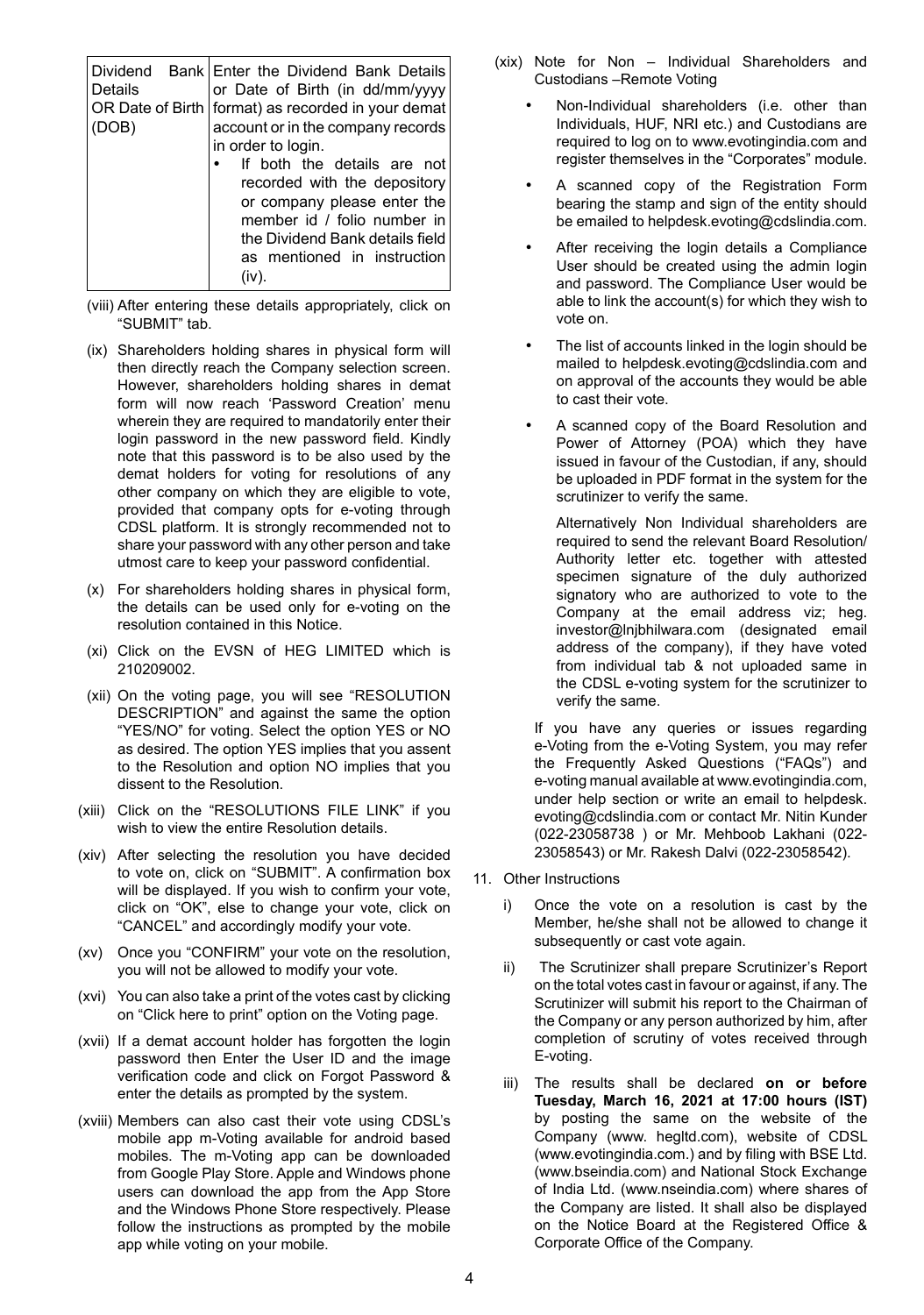# **Important update regarding measures taken by SEBI to increase the efficiency of the e-voting provided by the Company in respect of all shareholders' resolutions:**

SEBI vide its circular dated SEBI/HO/CFD/CMD/ CIR/P/2020/242 December 09, 2020, in order to increase the efficiency of the e-voting process, had decided to enable e-voting to all the demat account holders by way of a single login credential through their demat accounts/ websites of Depositories / Depository Participants. Demat account holders would be able to cast their vote without having to register again with the e-voting service providers (ESPs), thereby, not only facilitating seamless authentication but also enhancing ease and convenience of participating in e-voting process.

The SEBI circular inter-alia intimating implementation schedule of process for e-voting is available on the following link:

https://www.sebi.gov.in/legal/circulars/dec-2020/e-votingfacility-provided-by-listed-entities\_48390.html

Therefore, to support the above initiative undertaken by SEBI for the benefit of shareholders having demat accounts for increasing the efficiency of e-voting process on all the shareholders' resolution, Members are requested to intimate/ update changes, if any, pertaining to their email address & Mobile numbers with the respective Depositories/Depository Participants.

Shareholders holding shares in physical form and who want to avail the above initiatives of SEBI undertaken for enhancing ease and convenience of participating in e-voting facility provided by the Company on the shareholders' resolutions are requested to convert their physical holdings into Demat form. Holding of shares in Demat also eliminate all risks associated with physical shares and for ease of portfolio management

Members can contact the Company or RTA for any assistance in this regard.

# **EXPLANATORY STATEMENT PURSUANT TO SECTIONS 102 AND 110 OF THE COMPANIES ACT, 2013.**

# **Item No.1**

Members may note that Mekima Corporation, Member of Promoter Group holding 17,32,389 equity shares, 4.49% of the paid-up equity share capital of the Company, vide their letter dated 12<sup>th</sup> August, 2020 (received by the Company on 18th August, 2020) has requested for reclassifying them from "Promoter and Promoter Group" Category to the "Public" Category in the shareholding of the Company.

Members may also note that Mekima Corporation has confirmed compliance with the following conditions prescribed under Regulation 31A of SEBI (Listing Obligations and Disclosure Requirements), Regulations, 2015

- i. Mekima Corporation
	- a) do not hold more than ten percent of the total voting rights in the company
	- b) do not exercise control over the affairs of the Company, directly or indirectly
	- c) do not have any special rights with respect to the company through formal or informal arrangements including through any shareholder agreements
	- d) are not being represented on the board of directors (including not having a nominee director) of the Company
- e) do not act as a key managerial person of the Company
- f) are not 'wilful defaulter(s)' as per the Reserve Bank of India Guidelines
- g) are not fugitive economic offender.
- ii. There is no pending regulatory action.
- iii. Shall continue to comply with the conditions mentioned at sub-clauses (i), (ii) and (iii) of clause (b) of Regulation 31A(3) of SEBI (Listing Obligations and Disclosure Requirements) Regulations, 2015 at all times from the date of re-classification, failing which, shall be reclassified as promoter/person belonging to the promoter group of the company.
- iv. Shall comply with the conditions mentioned in the of sub-clauses (iv) and (v) of clause (b) of Regulation 31A(3) of SEBI (Listing Obligations and Disclosure Requirements), Regulations, 2015 for a period of not less than three years from the date of reclassification, failing which, shall be reclassified as promoter/person belonging to a promoter group of the company.

Members may also note that the Company is in compliant with the requirement for minimum public shareholding as required under Regulation 38 of the SEBI Listing Regulations, does not have trading in its shares suspended by the stock exchanges and does not have any outstanding dues to the Securities and Exchange Board of India, the Stock Exchanges or the Depositories.

The Post shareholding of Promoter and Promoter group after reclassification of Mekima Corporation, member of promoter group will be as under:

| Member                         |        | Pre-shareholding   Post-shareholding |
|--------------------------------|--------|--------------------------------------|
| Promoter and<br>Promoter Group | 59.62% | $55.13\%$ .                          |

Members are also informed that Mekima Corporation seeking reclassification have been fulfilling the conditions specified under the Regulation 31A of the SEBI (Listing Obligations and Disclosure Requirements) Regulations, 2015 and are eligible for the same. Members are further apprised of the fact that Mekima Coporation and its promoters do not exercise any direct or indirect control over the affairs of the Company, neither they have any say in the management decisions. Also, none of them have any kind of special rights in the Company.

Further, promoter seeking reclassification and person related to promoter under Regulation 31A(1)(b) seeking reclassification shall not vote to approve such reclassification request. Members may note that none of other promoters are related to the Promoter seeking reclassification from "Promoter and Promoter Group" Category to "Public" Category.

Members may further note that on the basis of the rationale and the confirmation provided by Mekima Corporation in accordance with provisions of Regulation 31A of the SEBI Listing Regulations, the Board of Directors of the Company at their meeting held on 12<sup>th</sup> November, 2020 had approved unanimously the request for reclassification of Mekima Corporation from "Promoter and Promoter Group" Category to the "Public" Category in the shareholding of the Company, records and/or disclosures subject to the approval of Members and Stock Exchanges where shares of the Company are listed i.e. BSE Limited and National Stock Exchange of India Limited.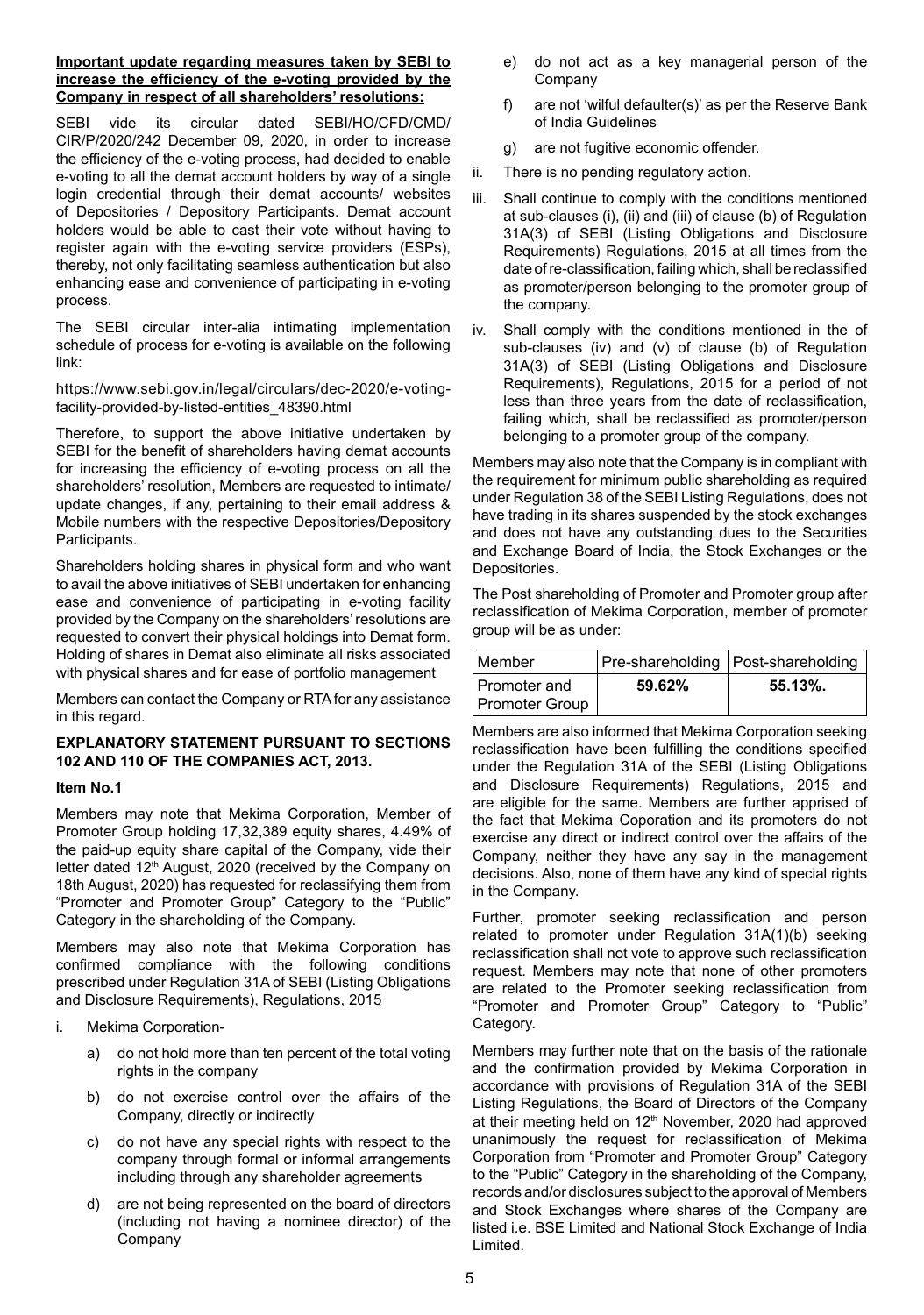Accordingly, the Board recommend the resolution at Item No. 1 for your approval as an Ordinary Resolution.

Post approval from the members, the Company will take appropriate steps including approval from Stock Exchanges where shares of the Company are listed for reclassification of Mekima Corporation, Member of Promoter Group from "Promoter and Promoter Group" Category to the "Public" Category.

None of the Directors or Key Managerial Personnel of the Company and their relatives are concerned or interested, financially or otherwise, in the Ordinary Resolution. This statement may also be regarded as an appropriate disclosure under the SEBI Listing Regulations.

#### **Item No. 2**

Members may note that pursuant to the provisions of Section 149, 152 and other applicable provisions, if any, of the Companies Act, 2013, Shri Satish Chand Mehta (DIN: 02460558) was appointed as an Independent Director of the Company in the 44<sup>th</sup> Annual General Meeting held on 28<sup>th</sup> September, 2016 to hold office upto 22<sup>nd</sup> June, 2021.

Shri Satish Chand Mehta (B. Com, Chartered Accountant, IFS(Retired) has a rich experience of Indian Foreign Services(IFS). Prior to that he also served as an Officer of IPS for 3 years.

Shri Satish Chand Mehta active through his participation at the meetings and valuable contributions as an essential part of Corporate Governance, whether at the Board or Committee Meetings, brought to hear a distinctive mark on the management of affairs of the Company. He was present on all the Meetings of the Board and various Committees of Directors. He also asked insightful questions and raises thought revoking perspectives. He also did follow-up on matters on which he had expressed concern.

Shri Satish Chand Mehta always expressed his own judgement & Voices/Opinion/View freely at the Board/ Committee meetings. His vast and varied experience in the business and corporate world justifies his re-appointment as an Independent Director for the second term of five consecutive years.

Shri Satish Chand Mehta is not disqualified from being appointed as a Director in terms of Section 164 of the Act and has given his consent to act as a Director.

Shri Satish Chand Mehta is not debarred from holding the office of Director, pursuant to any SEBI order or any other such authority.

The Company has received a declaration from Shri Satish Chand Mehta that he meets with the criteria of independence as prescribed under sub-section (6) of Section 149 of the Act and Regulation 16 of Securities and Exchange Board of India (Listing Obligations and Disclosure Requirements) Regulations, 2015.

In the opinion of the Board, Shri Satish Chand Mehta fulfills the conditions for appointment as an Independent Director specified in the Act and rules thereunder and the SEBI Listing Regulations. He is independent to the management.

The Board considered the feedback/views of the Nomination and Remuneration Committee on the performance evaluation of Shri Satish Chand Mehta. The Nomination & Remuneration Committee had a view that he has a diversified business experience which proved to be useful to the Board in decision making. The Board, thereafter, evaluated the performance of Shri Satish Chand Mehta on the basis of criteria laid down in the Nomination and Remuneration Policy of the Company and expressed their satisfaction over the performance of

Shri Satish Chand Mehta as an Independent Director of the Company.

The Board of Directors at their meeting held on 9<sup>th</sup> February, 2021 upon the recommendation of Nomination and Remuneration Committee have re-appointed Shri Satish Chand Mehta as an Independent Director, subject to the approval of Members for a second term of five consecutive years w.e.f. 23rd June, 2021 up to 22nd June, 2026.

The Company has received a notice in writing from a Member proposing his candidature for the office of Director of the Company under Section 160 of the Act.

The resolution seeks the approval of members for reappointment of Shri Satish Chand Mehta as an Independent Director pursuant to Section 149 and other applicable provisions of the Companies Act, 2013 and rules made thereunder and the SEBI Listing Regulations to hold office for a second term of five consecutive years from  $23<sup>rd</sup>$  June, 2021 up to 22nd June, 2026.

The Board considers that his continued association would be of immense benefit to the Company and it is desirable to continue to avail his services. Accordingly, the Board recommend the resolution at Item No. 2 for your approval as a Special Resolution.

A copy of draft letter of appointment of Shri Satish Chand Mehta setting out the terms and conditions of appointment are available for inspection by the members at the Registered Office and Corporate Office of the Company on all working days except Saturdays, Sundays and National Holidays between 11:00 A.M. (IST) and 1:00 P.M. (IST) from the date of dispatch of the Notice upto the last date of e-voting i.e. **Sunday, March 14, 2021.**

The above said document referred to in the Notice will also be available on the website of the Company for inspection without any fee by the members from the date of circulation of the Notice upto the closure of the voting period i.e. **Sunday, March 14, 2021.**

Details of Shri Satish Chand Mehta are provided in the "Annexure" to the Notice pursuant to the provisions of (i) the SEBI Listing Regulations and (ii) Secretarial Standard on General Meetings ("SS-2"), issued by the Institute of Company Secretaries of India.

Shri Satish Chand Mehta is concerned or interested in the resolution of the accompanying notice relating to his reappointment and his relatives are concerned or interested to the extent of their shareholding, if any, in the Company. None of the other Directors/Key Managerial Personnel of the Company, and/or their relative are, in any way, concerned or interested, financially or otherwise in the aforesaid Resolution. This statement may also be regarded as an appropriate disclosure under the SEBI Listing Regulations.

> By Order of the Board For HEG Limited

> > Vivek Chaudhary

Date: 9th February, 2021 Company Secretary Place: Noida **ACS** 13263

# **Registered Office**

Mandideep (Near Bhopal) Distt. Raisen - 462046, (M.P.) CIN: L23109MP1972PLC008290 E-mail: heg.investor@lnjbhilwara.com Website: www.hegltd.com Phone: 07480-233524, 233525, Fax: 07480-233522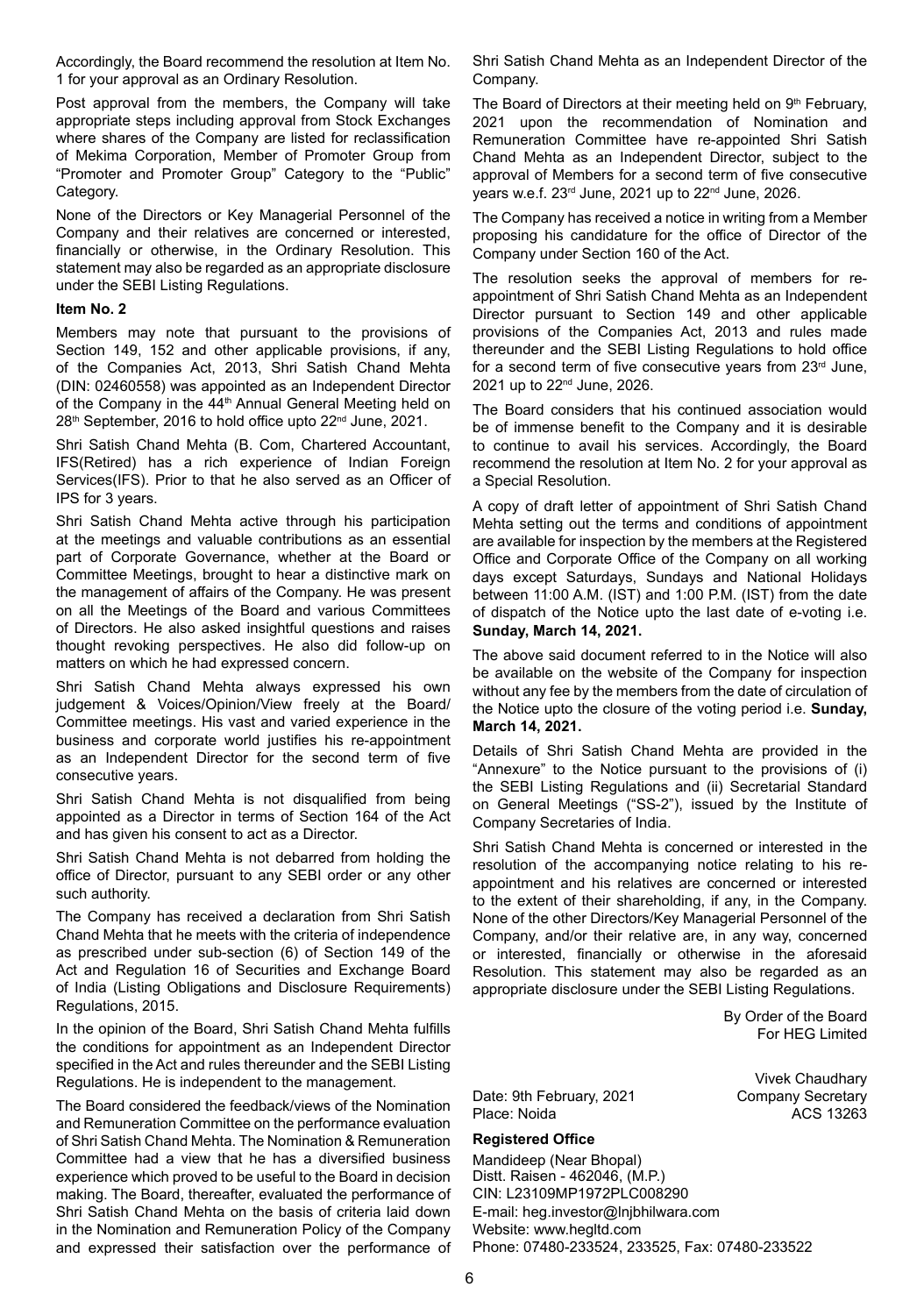# **Annexure**

**Details of Director eligible for appointment/re-appointment pursuant to Regulation 36 of the SEBI (Listing Obligations and Disclosure Requirements) Regulations, 2015 and Secretarial Standards-2.**

| <b>Name of Director</b>                                                            | <b>Shri Satish Chand Mehta</b>                                                                                                                                                                                                                                                                                                                                                                                                                                                                                                                                                                                                                                                                                                                                                                                                                                                                                                                                                                                                                                                                                                                            |
|------------------------------------------------------------------------------------|-----------------------------------------------------------------------------------------------------------------------------------------------------------------------------------------------------------------------------------------------------------------------------------------------------------------------------------------------------------------------------------------------------------------------------------------------------------------------------------------------------------------------------------------------------------------------------------------------------------------------------------------------------------------------------------------------------------------------------------------------------------------------------------------------------------------------------------------------------------------------------------------------------------------------------------------------------------------------------------------------------------------------------------------------------------------------------------------------------------------------------------------------------------|
| Category of Directorship                                                           | Non-Executive (Independent)                                                                                                                                                                                                                                                                                                                                                                                                                                                                                                                                                                                                                                                                                                                                                                                                                                                                                                                                                                                                                                                                                                                               |
| <b>DIN</b>                                                                         | 02460558                                                                                                                                                                                                                                                                                                                                                                                                                                                                                                                                                                                                                                                                                                                                                                                                                                                                                                                                                                                                                                                                                                                                                  |
| Date of Birth                                                                      | 02/09/1955                                                                                                                                                                                                                                                                                                                                                                                                                                                                                                                                                                                                                                                                                                                                                                                                                                                                                                                                                                                                                                                                                                                                                |
| Age                                                                                | 65 years                                                                                                                                                                                                                                                                                                                                                                                                                                                                                                                                                                                                                                                                                                                                                                                                                                                                                                                                                                                                                                                                                                                                                  |
| Date of Appointment on the Board                                                   | 23/06/2016                                                                                                                                                                                                                                                                                                                                                                                                                                                                                                                                                                                                                                                                                                                                                                                                                                                                                                                                                                                                                                                                                                                                                |
| Qualification                                                                      | B.Com, Chartered Accountant, IFS (Retired)                                                                                                                                                                                                                                                                                                                                                                                                                                                                                                                                                                                                                                                                                                                                                                                                                                                                                                                                                                                                                                                                                                                |
| Experience                                                                         | Ambassador Satish C. Mehta joined the Indian Foreign Service in 1983 and retired<br>as Director General, Indian Council for Cultural Relations (ICCR) in September,<br>2015. Earlier, after serving in France, Ivory Coast and Italy, he was Political<br>Advisor to UN Head of Mission in Haiti during UN Peace Keeping Operations in<br>1995-96. He served as Director to Prime Ministers Shri Atal Bihari Vajpayee and<br>Shri I.K. Gujral in the Prime Minister's Office from 1997 to 1999 dealing with the<br>strategic sector- External Affairs, Defence, Atomic Energy, Space, Information and<br>Broadcasting and S&T. During July 1999 to July 2002 he was Political Counsellor<br>in the Indian Mission to the United Nations in New York, from where he went as<br>Deputy Chief of Mission in Tel Aviv from 2002-2005. He served as India's Consul<br>General in Toronto from 2005-2008 and as Joint Secretary (North) incharge of<br>crucial neighbouring countries of Nepal and Bhutan in the Ministry of External<br>Affairs from October 2008 until July, 2011. He was Indian Ambassador in Kuwait<br>from July 2011 until November, 2013. |
|                                                                                    | He has represented India in many international conferences, including on<br>disarmament. He was on the UN Secretary-General's Group of Experts on<br>Conventional Arms Register and was a member of the Stockholm Process and<br>Bonn-Berlin Process on Targeted UN Sanctions. He was India's delegate to the UN<br>General Assembly from 1997 to 2002. He has handled a variety of work, including<br>political and disarmament as well as economic and commercial during his career.                                                                                                                                                                                                                                                                                                                                                                                                                                                                                                                                                                                                                                                                    |
|                                                                                    | As Joint Secretary (North) is managed the largest external aid budget of India,<br>bringing to bear his domain knowledge of finance and management as a Chartered<br>Accountant. He has considerable experience of project implementation, including<br>hydropower projects, roads, hospitals, small development projects etc. He was<br>a Member of the Boards of three Indian-aided hydropower projects in Bhutan<br>totalling over 2500 MWs.                                                                                                                                                                                                                                                                                                                                                                                                                                                                                                                                                                                                                                                                                                           |
|                                                                                    | Ambassador Mehta is presently serving on the Boards of some listed and non-listed<br>companies. Earlier he had served on the Boards of Power Trading Corporation of<br>India, PTC Energy Ltd and NTPC Vidyut Vyapar Nigam Ltd.                                                                                                                                                                                                                                                                                                                                                                                                                                                                                                                                                                                                                                                                                                                                                                                                                                                                                                                            |
|                                                                                    | He is a member of the International Advisory Council of the Schulich Business<br>School, YORK University, Toronto, one of the top business schools of the world.                                                                                                                                                                                                                                                                                                                                                                                                                                                                                                                                                                                                                                                                                                                                                                                                                                                                                                                                                                                          |
|                                                                                    | He is deeply involved with philanthropic causes and is Honorary Director,<br>International Operations, Bhagwan Mahaveer Viklang Sahayata Samiti, an NGO,<br>which is the parent organization of the world famous artificial limb Jaipur Foot and<br>has successfully organised 15 camps in the last three years in Asia and Africa.<br>He is the Vice President of Prakrit Bharati Society, another NGO, which, inter alia<br>promotes Prakrit and other ancient languages and literature. He is a Member of<br>the Eye Bank Society of Rajasthan. During the COVID19 lockdown period he<br>coordinated a free meal distribution programme under which 7,50,000 free meals<br>were distributed in Jaipur.                                                                                                                                                                                                                                                                                                                                                                                                                                                 |
| No. of other Directorships in<br>public Ltd Companies                              | Jaguar Overseas Limited                                                                                                                                                                                                                                                                                                                                                                                                                                                                                                                                                                                                                                                                                                                                                                                                                                                                                                                                                                                                                                                                                                                                   |
| Chairman/Member of the<br>Committees of the Board of Directors of<br>the Company.# |                                                                                                                                                                                                                                                                                                                                                                                                                                                                                                                                                                                                                                                                                                                                                                                                                                                                                                                                                                                                                                                                                                                                                           |
| <b>Audit Committee</b>                                                             | <b>Chairman-Audit Committee</b>                                                                                                                                                                                                                                                                                                                                                                                                                                                                                                                                                                                                                                                                                                                                                                                                                                                                                                                                                                                                                                                                                                                           |
| Stakeholders Relationship<br>Committee                                             | Nil                                                                                                                                                                                                                                                                                                                                                                                                                                                                                                                                                                                                                                                                                                                                                                                                                                                                                                                                                                                                                                                                                                                                                       |
| No of Equity Shares held in the<br>Company                                         | Nil                                                                                                                                                                                                                                                                                                                                                                                                                                                                                                                                                                                                                                                                                                                                                                                                                                                                                                                                                                                                                                                                                                                                                       |